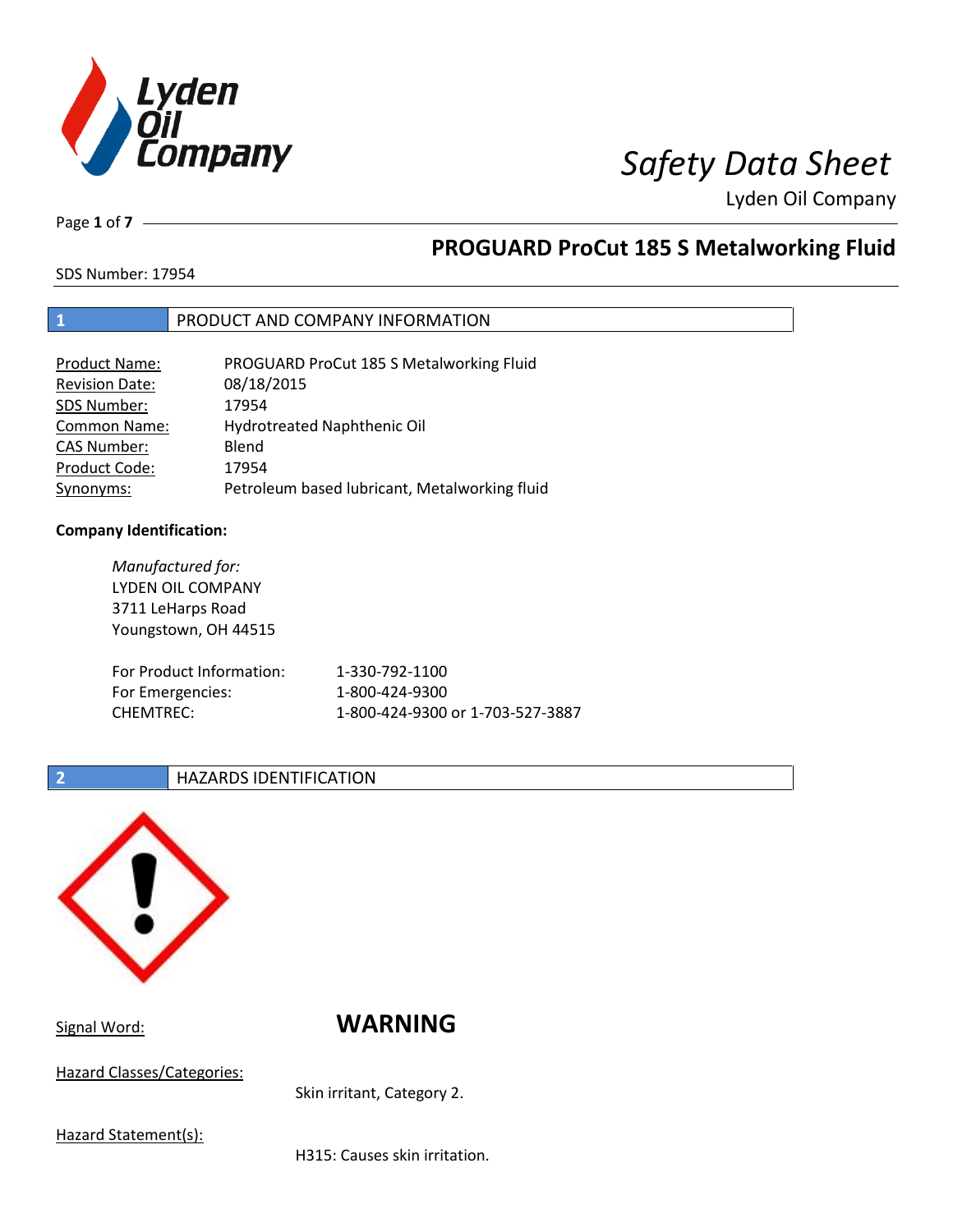

Page **2** of **7**

# **PROGUARD ProCut 185 S Metalworking Fluid**

SDS Number: 17954

## Precaution Statement(s):

P101: If medical advice is needed, have product container or label at hand. P102: Keep out of reach of children. P103: Read label before use. P264: Wash hands thoroughly after handling. P302+352: IF ON SKIN: Wash with plenty of water.

Other Hazard Statement(s):

Repeated exposure may cause skin dryness or cracking.

# **3** COMPOSITION / INFORMATION ON INGREDIENTS

Ingredients:

*Mixture of the substances listed below with nonhazardous additions.*

| <b>Chemical Name</b>                                   | <b>CAS Number</b> | Percentage |
|--------------------------------------------------------|-------------------|------------|
| Distillates (petroleum), hydrotreated heavy naphthenic | 64742-52-5        | < 50       |
| Distillates (petroleum), hydrotreated light naphthenic | 64742-53-6        | 50<        |
| Non-hazardous Additives                                | N/A               | <5         |

*\*Any concentration shown as a range is to protect confidentiality or is due to batch variation.*

| <b>FIRST AID MEASURES</b> |
|---------------------------|
|                           |

### Description of First Aid Measures:

| Inhalation:          | If symptoms develop, move victim to fresh air. If symptoms persist,<br>obtain medical attention.                  |
|----------------------|-------------------------------------------------------------------------------------------------------------------|
| <b>Skin Contact:</b> | Wash with soap and water. Remove contaminated clothing and wash<br>before reuse. Get medical attention if needed. |
| Eye Contact:         | Rinse opened eye for several minutes under running water. If<br>symptoms persist, consult medical attention.      |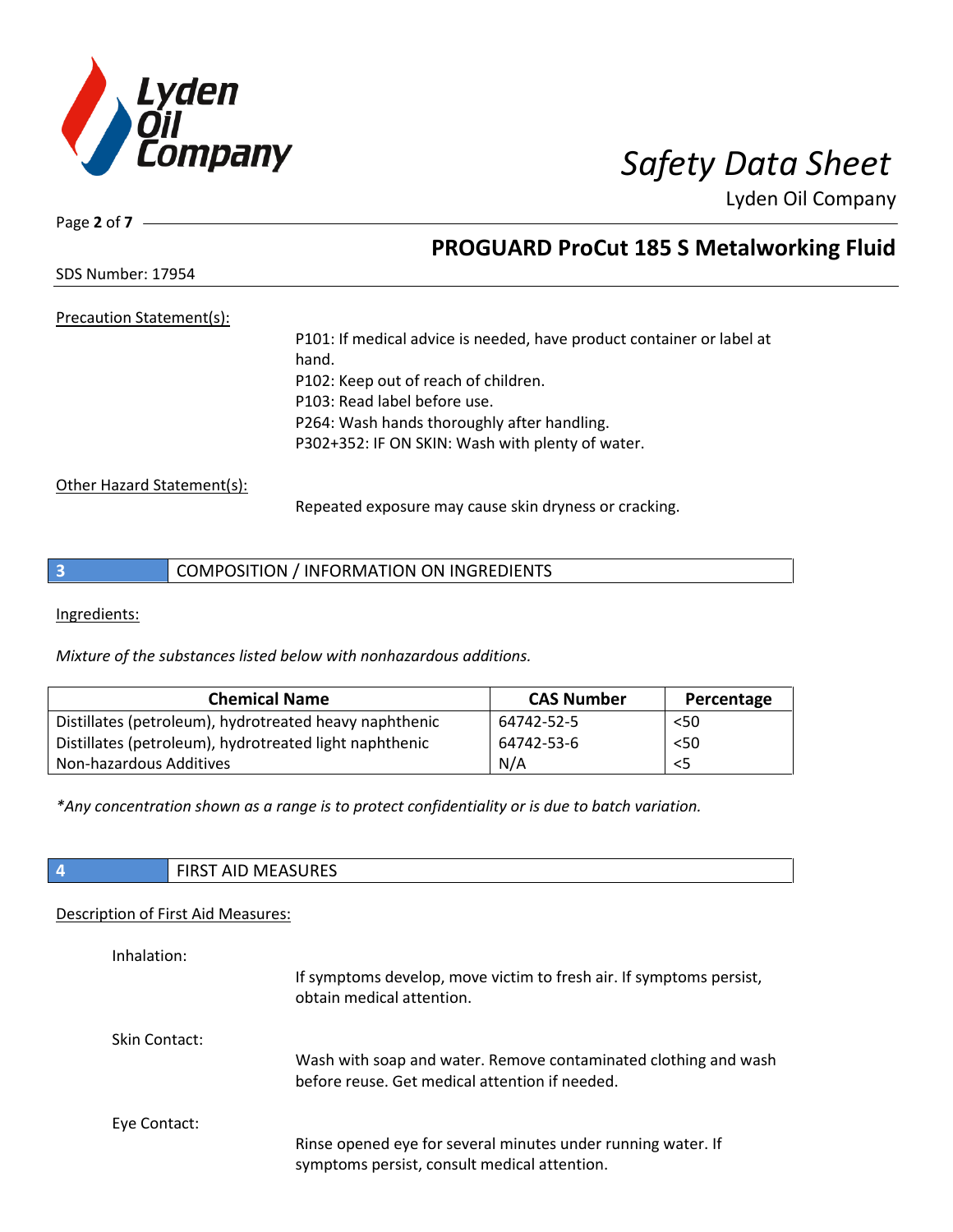

| Page 3 of 7 -                                 |                                                                                                                                                                                                   |
|-----------------------------------------------|---------------------------------------------------------------------------------------------------------------------------------------------------------------------------------------------------|
|                                               | <b>PROGUARD ProCut 185 S Metalworking Fluid</b>                                                                                                                                                   |
| <b>SDS Number: 17954</b>                      |                                                                                                                                                                                                   |
| Ingestion:                                    | Rinse mouth with water. If symptoms develop, obtain medical<br>attention.                                                                                                                         |
| Symptoms and Effects, both acute and delayed: | No further relevent data available.                                                                                                                                                               |
| <b>Recommended Actions:</b>                   |                                                                                                                                                                                                   |
|                                               | Treat symptomatically. Call a doctor or poison<br>control center for guidance.                                                                                                                    |
| FIRE FIGHTING MEASURES<br>5                   |                                                                                                                                                                                                   |
|                                               |                                                                                                                                                                                                   |
| Recommended Fire-Extinguishing Equipment:     | Use dry powder, foam, or carbon dioxide fire<br>extinguishers. Water may be ineffective in fighting<br>an oil fire unless used by experienced fire fighters.                                      |
| Possible Hazards During a Fire:               | Hazardous combustion products may include: A<br>complex mixture of airborne solid and liquid<br>particulates and gases (smoke). Carbon monoxide.<br>Unidentified organic and inorganic compounds. |
| <b>Recommendations to Firefighters:</b>       | No special measures required.                                                                                                                                                                     |
| <b>ACCIDENTAL RELEASE MEASURES</b><br>6       |                                                                                                                                                                                                   |
|                                               |                                                                                                                                                                                                   |
| <b>Personal Precautions:</b>                  | Avoid contact with skin, eyes, and clothing.<br>Keep away from sources of ignition.                                                                                                               |
| <b>Emergency Procedures:</b>                  | Contain spilled material, collect in suitable and<br>properly labled containers.                                                                                                                  |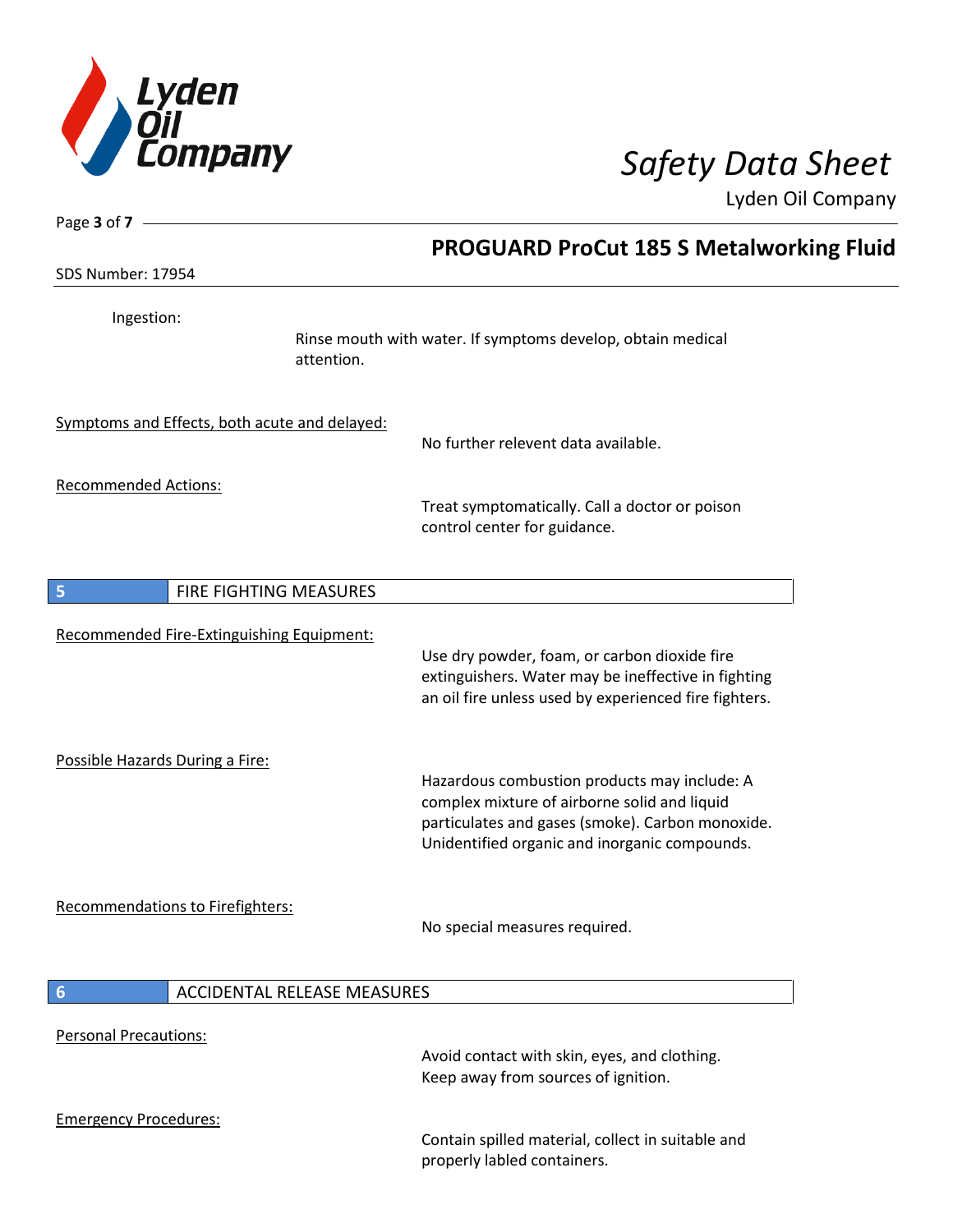

Page **4** of **7**

Lyden Oil Company

|                                   |                                                                                       | <b>PROGUARD ProCut 185 S Metalworking Fluid</b>                                          |  |
|-----------------------------------|---------------------------------------------------------------------------------------|------------------------------------------------------------------------------------------|--|
| SDS Number: 17954                 |                                                                                       |                                                                                          |  |
| <b>Environmental Precautions:</b> |                                                                                       |                                                                                          |  |
|                                   |                                                                                       | Do not allow to reach sewage system or any water<br>course.                              |  |
|                                   |                                                                                       | Do not allow to enter ground waters.                                                     |  |
| Cleanup Procedures:               |                                                                                       |                                                                                          |  |
|                                   |                                                                                       | Pick up excess with inert absorbant material.                                            |  |
|                                   | HANDLING AND STORAGE                                                                  |                                                                                          |  |
| <b>Handling Precautions:</b>      |                                                                                       |                                                                                          |  |
|                                   |                                                                                       | Handle with care and avoid spillage on the floor.                                        |  |
|                                   |                                                                                       | Do not cut, weld, drill, grind, braze, or solder<br>container.                           |  |
|                                   |                                                                                       |                                                                                          |  |
| <b>Storage Requirements:</b>      |                                                                                       |                                                                                          |  |
|                                   |                                                                                       | Keep container tightly sealed.                                                           |  |
|                                   |                                                                                       | Keep away from sources of ignition.                                                      |  |
|                                   |                                                                                       |                                                                                          |  |
| 8                                 | EXPOSURE CONTROLS / PERSONAL PROTECTION                                               |                                                                                          |  |
|                                   |                                                                                       |                                                                                          |  |
| <b>Exposure Limits:</b>           |                                                                                       | -64742-52-5 Distillates (petroleum), hydrotreated heavy naphthenic (<50%):               |  |
|                                   | ACGIH TLV - Short-term value: 10mg/m <sup>3</sup>                                     |                                                                                          |  |
|                                   | Long-term value: 5mg/m <sup>3</sup><br>OSHA PEL - Long-term value: 5mg/m <sup>3</sup> |                                                                                          |  |
|                                   |                                                                                       |                                                                                          |  |
| <b>Engineering Controls:</b>      |                                                                                       |                                                                                          |  |
|                                   |                                                                                       | All ventilation should be designed in accordance<br>with OSHA standard (29 CFR 1910.94). |  |
| Personal Protective Equipment:    |                                                                                       |                                                                                          |  |
|                                   |                                                                                       | Wash hands before breaks and at the end of work.<br>Use safety glasses and gloves.       |  |
|                                   |                                                                                       |                                                                                          |  |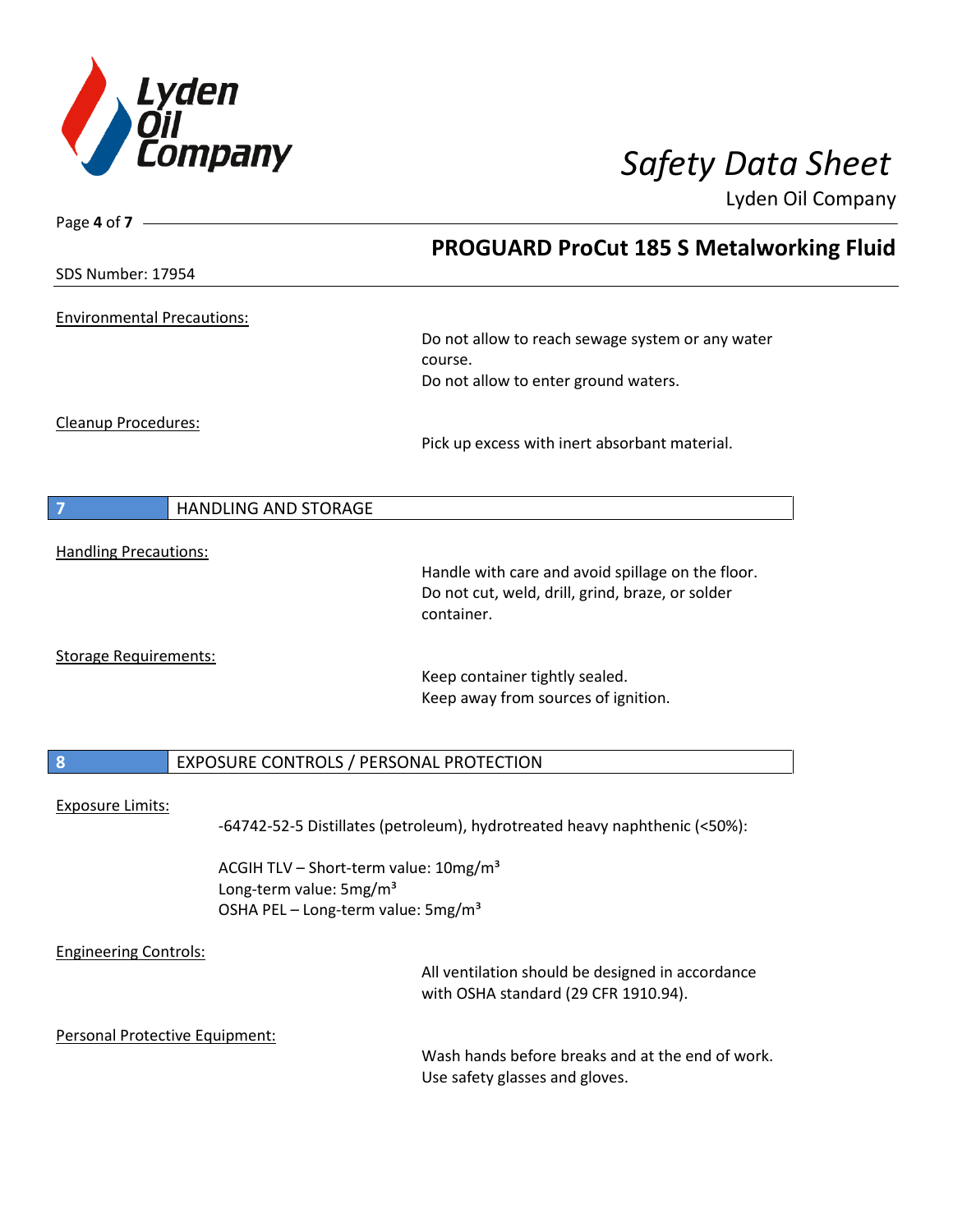

SDS Number: 17954

Page **5** of **7**

# **PROGUARD ProCut 185 S Metalworking Fluid**

## **9** PHYSICAL AND CHEMICAL PROPERTIES

| Color:                        | Amber                        |
|-------------------------------|------------------------------|
| <b>Physical State:</b>        | Liquid                       |
| Odor:                         | Data not available           |
| Odor Threshold:               | Data not available           |
| pH:                           | Data not available           |
| <b>Melting Point:</b>         | Data not available           |
| <b>Boiling Point:</b>         | Data not available           |
| <b>Boiling Range:</b>         | Data not available           |
| Flash Point:                  | 180° C / 356° F (COC Method) |
| <b>Evaporation Rate:</b>      | Data not available           |
| Flammability:                 | Data not available           |
| Flammability Limits:          | Data not available           |
| Vapor Pressure:               | Data not available           |
| Vapor Density:                | Data not available           |
| <b>Relative Density:</b>      | Data not available           |
| Solubilities:                 | Insoluble in water           |
| <b>Partition Coefficient:</b> | Data not available           |
| Auto-Ignition Temperature:    | 315.6° C / 600.1° F          |
| Decomposition Temperature:    | Data not available           |
| Viscosity:                    | Data not available           |

## **10** STABILITY AND REACTIVITY

| Stability:              | Stable under normal conditions.                                  |
|-------------------------|------------------------------------------------------------------|
| Reactivity:             | Not reactive under normal conditions.                            |
| Conditions to Avoid:    | Extreme temperature, sparks, open flame, and<br>direct sunlight. |
| Hazardous Reactions:    | No known hazardous reactions.                                    |
| Incompatible Materials: | No further relevant information available.                       |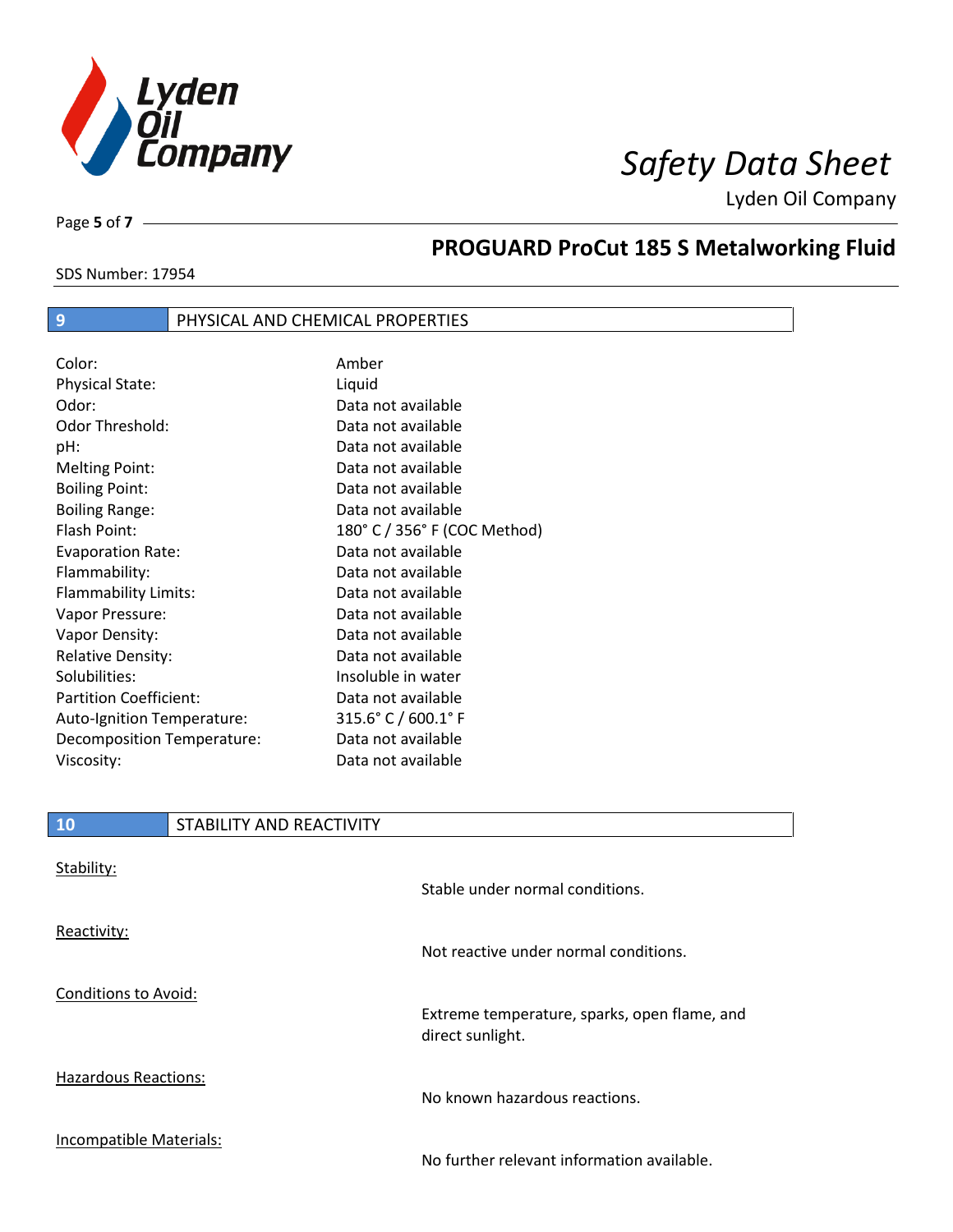

| Page 6 of $7 -$                             |                                                      |  |
|---------------------------------------------|------------------------------------------------------|--|
|                                             | <b>PROGUARD ProCut 185 S Metalworking Fluid</b>      |  |
| SDS Number: 17954                           |                                                      |  |
|                                             |                                                      |  |
| Decomposition Products:                     |                                                      |  |
|                                             | Hazardous decomposition products are not             |  |
|                                             | expected to form.                                    |  |
|                                             |                                                      |  |
| <b>TOXICOLOGICAL INFORMATION</b><br>11      |                                                      |  |
|                                             |                                                      |  |
| Routes of Exposure:                         |                                                      |  |
|                                             | Skin and eye contact are the primary routes of       |  |
|                                             | exposure although exposure may occur following       |  |
|                                             | accidental ingestion.                                |  |
| <b>Exposure Effects:</b>                    |                                                      |  |
|                                             | Repeated skin contact may cause dermatitis or an     |  |
|                                             | oil acne.                                            |  |
|                                             |                                                      |  |
| <b>Measures of Toxicity:</b>                | No test data available.                              |  |
|                                             |                                                      |  |
| Carcinogenic/Mutagenic Precautions:         |                                                      |  |
|                                             | Non-carcinogenic and not expected to be              |  |
|                                             | mutagentic.                                          |  |
|                                             |                                                      |  |
| 12<br><b>ECOLOGICAL INFORMATION</b>         |                                                      |  |
|                                             |                                                      |  |
| <b>Ecological Precautions:</b>              |                                                      |  |
|                                             | Avoid exposing to the environment.                   |  |
|                                             |                                                      |  |
| <b>Ecological Effects:</b>                  | No specific environmental or aquatic data available. |  |
|                                             |                                                      |  |
|                                             |                                                      |  |
| <b>13</b><br><b>DISPOSAL CONSIDERATIONS</b> |                                                      |  |
|                                             |                                                      |  |
| Disposal Methods:                           | Dispose of waste material in accordance with all     |  |
|                                             | local, state, and federal requirements.              |  |
|                                             |                                                      |  |
| Disposal Containers:                        |                                                      |  |
|                                             | Use properly approved container for disposal.        |  |
|                                             |                                                      |  |